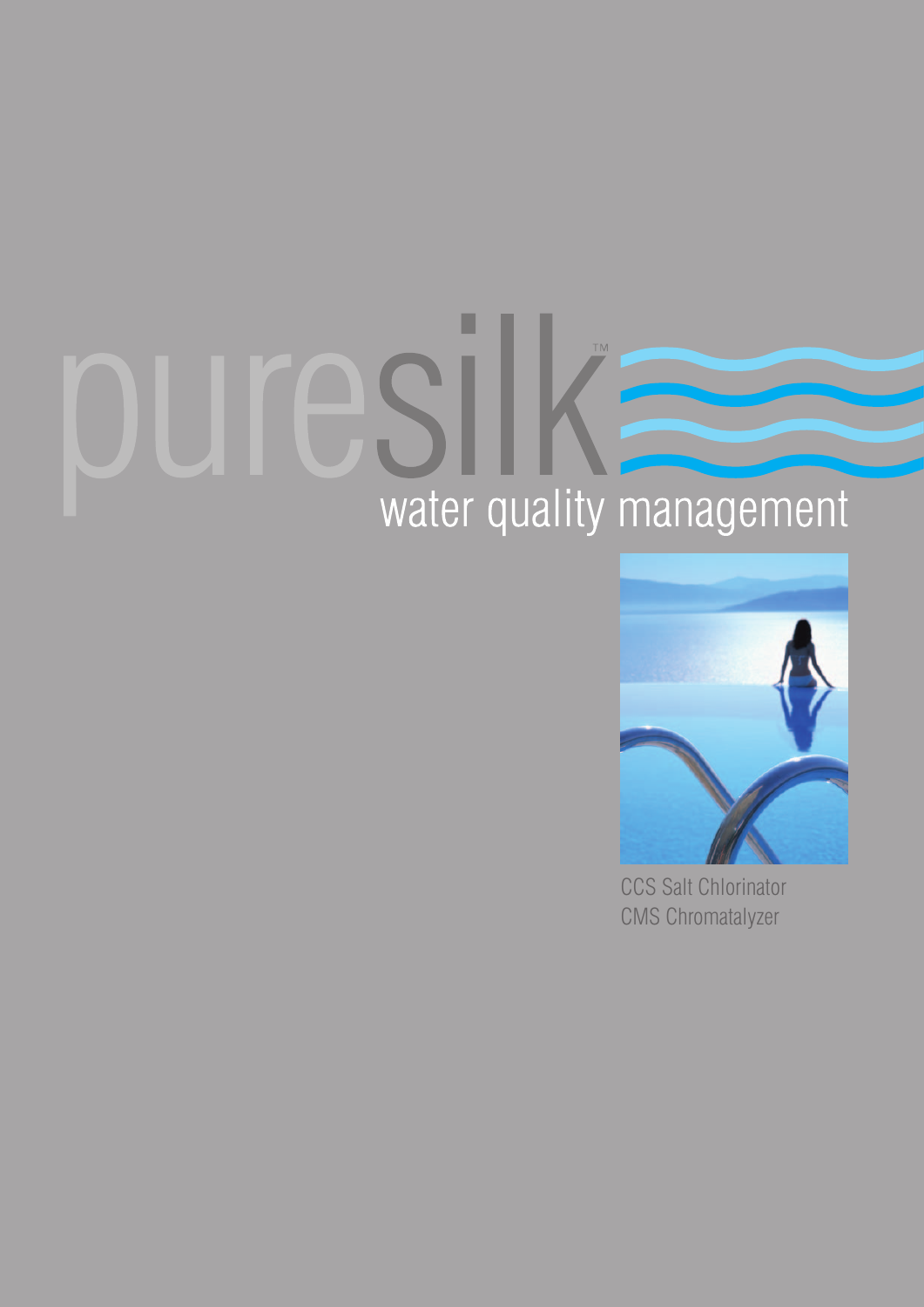During initial trials of our new water management system, a teenage test swimmer summed up the total experience perfectly: "It's amazing. The water feels incredibly clean and pure. It's so soft and smooth, it's like swimming in silk."



# ouresilka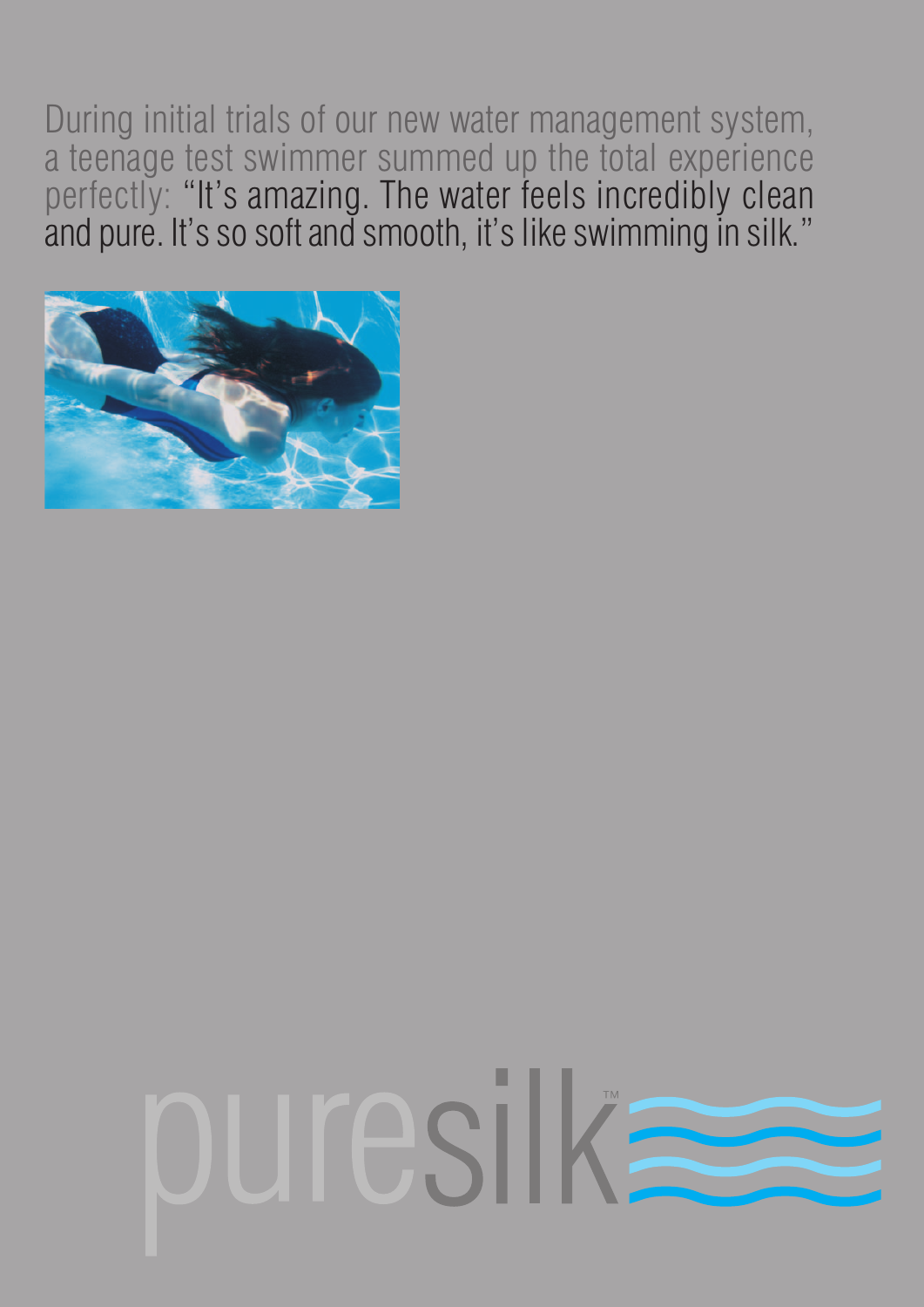

# Purity: homogeneous, uniform, free from adulterants, pollutants, contaminants or foreign elements.

Water makes up two-thirds of our body mass and is the origin of life. So it's not surprising that it has such a positive influence on us.

But other life-forms also thrive in water. And some have far less positive affects on our health.

Bacteria and algae will grow in any body of water. In a swimming pool, they are introduced primarily by swimmers, top-up water, leaves, grass, dust and animals. A large dog for example, can contribute twenty times as much as a person.

To keep your pool water pure, these organisms need to be killed quickly and totally destroyed. And our most effective weapon in this battle is chlorine.

Chlorine is the world's most trusted 'sanitiser'. It kills all existing bacteria on contact and persists in the water as a 'residual sanitiser' killing all new bacteria immediately.

Balance: equilibrium, parity, all forces cancelled by equal and opposite forces.

Some chemicals also seek to dominate pool and spa water and they must be kept in balance. But heavy rain, too many swimmers, pool chemicals, etc all constantly upset this delicate balance.

If the water becomes too acidic or too alkaline it will cause itchy skin and red eyes. If pH drifts above the recommended range it will inhibit the chlorine's sanitising affect.

So, to maintain a healthy pool, cut chemical costs and conserve water both sanitiser and pH levels need to be checked and adjusted daily.

In the past, pool owners have taken regular trips to the pool shop to test their pool water. Then return to manually add bulk chemical to hopefully bring the pool back to that elusive balance - temporarily.

# Puresilk<sup>™</sup>: automatic purity and balance.

Clevaquip has been a world leader in automated systems that use salt to create chlorine in the pool water. For decades they have been seen by many as the world's best.

Now their patented Puresilk™ systems not only take salt chlorination to a higher level of technical sophistication, they also introduce a fully automatic dosing system to maintain water balance.

Together these systems provide a level of convenience and water quality previously unattainable in domestic pool water management.

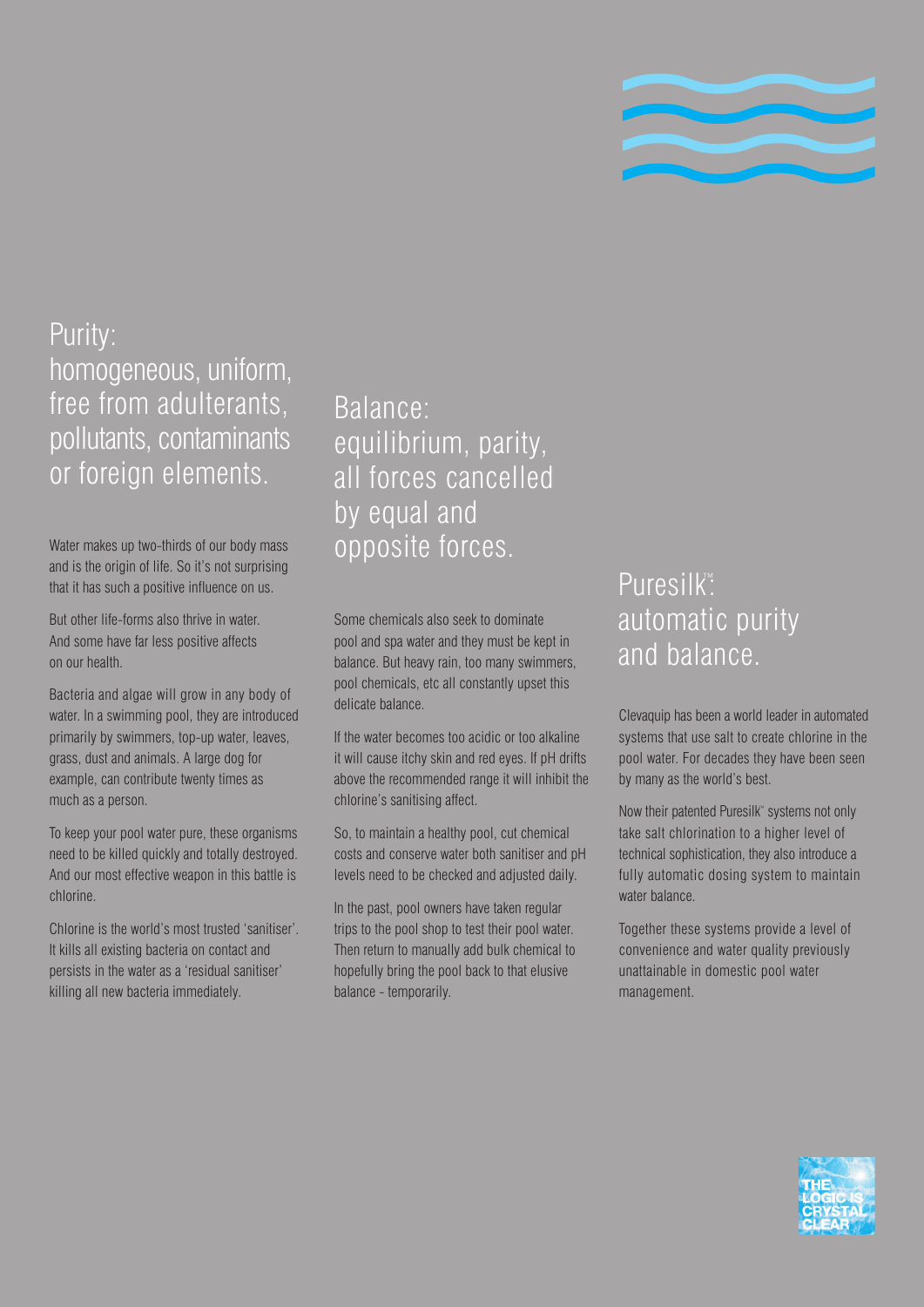# Puresilk™ CCS: Chlorine Control System.

Puresilk™'s Chlorine Control System has two parts. The upright electrolytic cell houses two speciallycoated, electrically charged plates.

When slightly salty water passes between the plates, chlorine is released. And once through the cell the salt reforms, ready to start the whole process over again.

Managing and monitoring the chlorination process is a sophisticated microprocessor.

It makes the Puresilk™ Chlorine Control System the safest, easiest, most natural and most economical way to chlorinate a pool or spa through the use of some very ingenious and innovative technology. For example...

# Purity, accuracy, consistency and safety?

While chlorine is accepted as the most effective sanitiser in pools and spas, it's mostly applied manually in tablet, granular or liquid form.

Water testing is haphazard, so doses are large and infrequent causing the pool to swing between too little and too much chlorine. And chlorine is volatile and can even explode if handled incorrectly.

By far the safest, easiest and most accurate way to add chlorine is to continuously generate it within the pool water using a little sodium chlorine - better known as salt.

# A Saline Solution.

Salt is amazing. Two-thirds of our body mass is made up of slightly salty water and salt water is used to aid healing. But at 4500 parts per million our salinity is 10 times less than sea water.

When we draw fresh water in through our skin, it actually causes irritation and discomfort.

The water used in salt chlorination is similar in concentration to our teardrops. So we feel relaxed, soothed and have that luxurious feeling of swimming in silk.

|                                                                                                                                                            |                                                                                                                                                          |                                                                                                                                                                | Model: Seelal No.                                                                                                                                                                                                                                                                                                                                                                                                                                                                                                                                                                                                                                                                              |  |  |  |
|------------------------------------------------------------------------------------------------------------------------------------------------------------|----------------------------------------------------------------------------------------------------------------------------------------------------------|----------------------------------------------------------------------------------------------------------------------------------------------------------------|------------------------------------------------------------------------------------------------------------------------------------------------------------------------------------------------------------------------------------------------------------------------------------------------------------------------------------------------------------------------------------------------------------------------------------------------------------------------------------------------------------------------------------------------------------------------------------------------------------------------------------------------------------------------------------------------|--|--|--|
|                                                                                                                                                            | Optional AUTO DEMAND setting (Only available if a Puresilk Chromatalyser is connected)                                                                   |                                                                                                                                                                |                                                                                                                                                                                                                                                                                                                                                                                                                                                                                                                                                                                                                                                                                                |  |  |  |
| the MODE button for 3 seconds.                                                                                                                             | Prelectily, this chlorisator should be connected to a Puresik Chromatoyper.<br>If so, you have the option to activate the AUTO DEMANO setting by holding |                                                                                                                                                                | If the chiorinator time clock is due to switch off the chlorinator and filter                                                                                                                                                                                                                                                                                                                                                                                                                                                                                                                                                                                                                  |  |  |  |
|                                                                                                                                                            | The AUTO DEMAND mode is identified on the digital cisclay by<br>reversing the travel of the lower section of the first LED display.                      |                                                                                                                                                                | pump but the Chromatalyzer indicates the target children level has not<br>been hit, it will continue to operate the chlorinator and filter pump until the<br>target is ochiaved. This best ensures that in every 24th pariod, the ch<br>target is hit.                                                                                                                                                                                                                                                                                                                                                                                                                                         |  |  |  |
|                                                                                                                                                            | DO NOT ADD SALT UNLESS THE SALINITY HAS BEEN CHECKED BY A POOL PROFESSIONAL.                                                                             |                                                                                                                                                                |                                                                                                                                                                                                                                                                                                                                                                                                                                                                                                                                                                                                                                                                                                |  |  |  |
| A low sat message on the diagnostic deploy may be triggered by                                                                                             | EXCESSIVE SALINITY LEVELS WILL REDUCE THE EFFICIENCY OF THE CELL.                                                                                        |                                                                                                                                                                | The Puresek cell is the most efficient self cleaning cell on the market.                                                                                                                                                                                                                                                                                                                                                                                                                                                                                                                                                                                                                       |  |  |  |
| conditions other than low sait.                                                                                                                            | If the salinity level is O.K. the following may trigger the low sait message.                                                                            | However, where calcium levels are high or the water source is high in<br>minerals, the need to regularly impact the cell and acid clean it may be<br>necessary |                                                                                                                                                                                                                                                                                                                                                                                                                                                                                                                                                                                                                                                                                                |  |  |  |
| . Cell is approaching the end of it's life -- test and replace: if necessary.<br>. Cell is dirty or has a scale build up on the electrodes - clean using a |                                                                                                                                                          | Fature to ensure the cell remains 100% clean will damage the electrodes<br>and void the warranty.                                                              |                                                                                                                                                                                                                                                                                                                                                                                                                                                                                                                                                                                                                                                                                                |  |  |  |
| owner manual.                                                                                                                                              | 6 parts water and 1 part by dischiesic acid solution as described in the                                                                                 | in specified by your pcol professional.                                                                                                                        | Vider balance ensure the water is balanced as per the Langlier index and                                                                                                                                                                                                                                                                                                                                                                                                                                                                                                                                                                                                                       |  |  |  |
| Low Salt - Off<br>Low flow - Off                                                                                                                           | If selt level is CK, cell may require replacement.<br>Unit in on stand-by until correct water flow is re-established.                                    |                                                                                                                                                                |                                                                                                                                                                                                                                                                                                                                                                                                                                                                                                                                                                                                                                                                                                |  |  |  |
| <b>How Fall - Off</b>                                                                                                                                      | Optional pump profection has been activated.<br>To over ride, push the mode button and investigate water flow problem.                                   |                                                                                                                                                                |                                                                                                                                                                                                                                                                                                                                                                                                                                                                                                                                                                                                                                                                                                |  |  |  |
| <b>BELOW AVE</b>                                                                                                                                           | <b>VIEW</b><br>$\odot$<br><b>MAXIMUM SALINITY</b><br>U<br>0                                                                                              | TAHERM NOONT<br>HALL TO START<br>DOWN<br>HAWFROTECTOR<br>HOLD ROK 19980, TO LET<br>TFUT -+ DIVILIT PERIODS                                                     | <b>OPERATING INSTRUCTIONS</b><br>- Road Owen's Manual better operating this unit<br>- Ensure correct suder balance is mobilished.<br>- Test chloring level and advertishmental accordingly<br>TO SET THE 24 HM CLOCK AND ON/OFF PERIODS<br>(FOUR AVAILABLE)<br>1 PRESS THE VIEW BUTTON TO DIEPLAY THE TANE OR GALLERY<br>PERIOD TO JUNIOR TO ALTER<br>2 PRESS THE UP OR BOYN BUTTON TO BUTWITE & ACTER THE<br>x.<br><b>GM RS LOCK IN TH</b><br>TO SET PUMP PROTECTION MONITOR<br><b>REA TO SET OR</b><br>E SOMERUETUN FOR 10 SECO<br>HOLD THE SOMN BUTTS<br>2. USE THE UPLE OWNER FOR TO SET THE TIME<br>PUMMURE, 5 TO 99 THAT YOU MULEI ALLOW THE FUMP TO FER IS A LO FLOOR TWINED CONDITION: |  |  |  |
|                                                                                                                                                            | OFF<br>ON<br>puresilk                                                                                                                                    | AUTO BOOST AUTO DEMAND                                                                                                                                         | 3 LAW PERTRAITO LOCK IN TO DE ACTIVITY FIRM<br>Automatic Chlorinator                                                                                                                                                                                                                                                                                                                                                                                                                                                                                                                                                                                                                           |  |  |  |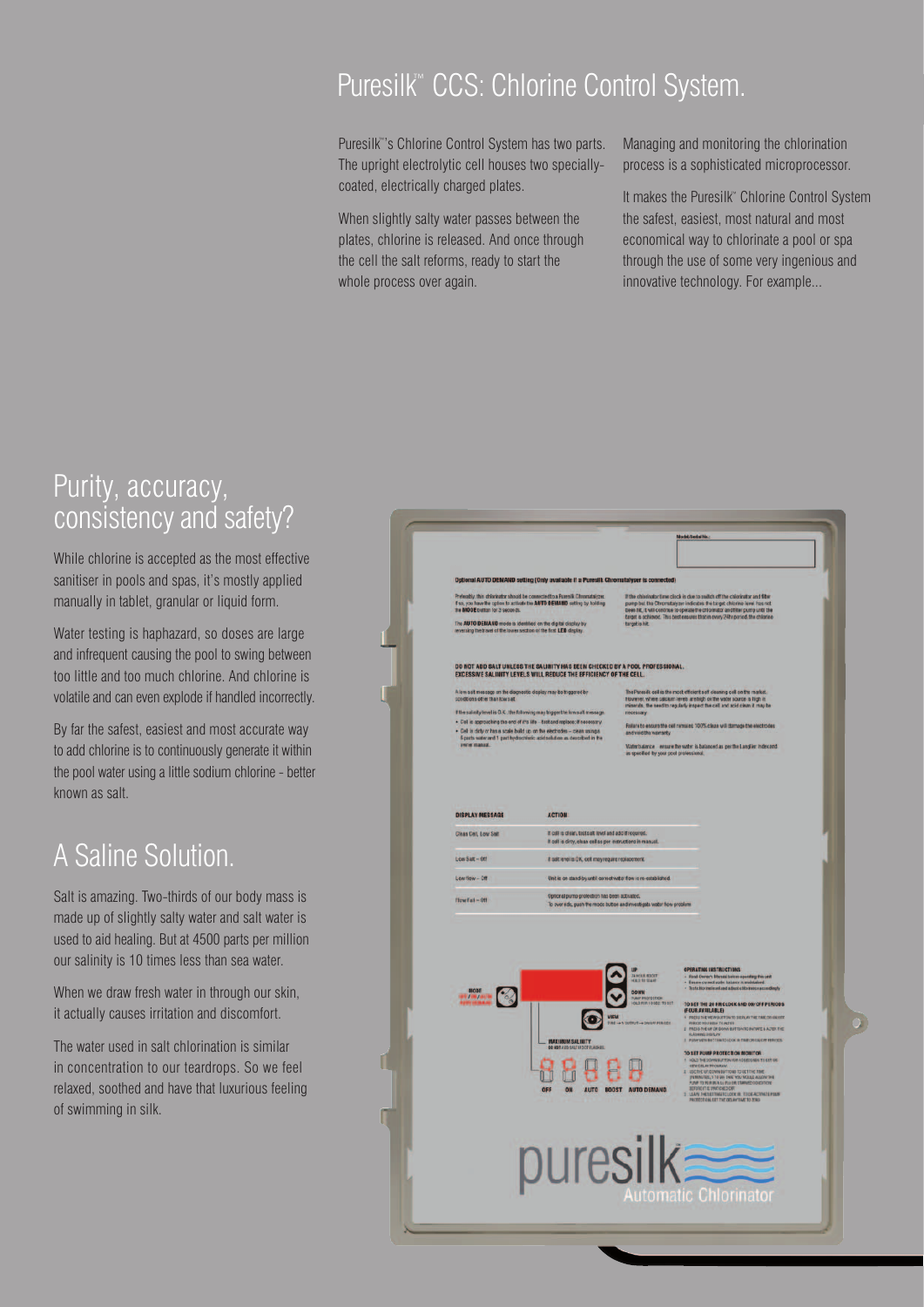# The world's best salt chlorinator just got better

### Automatic Self-Cleaning Cells.

The microprocessor automatically reverses the polarity of each electrolytic plate cleaning them completely.

### Automatic Output Limiting.

This protects the power supply from over-salting and allows salt to be added without switching the chlorinator off. [No fuses, no circuit breakers needed.]

### Automatic Low Salt Warning.

If salt levels fall below the optimum threshold, the diagnostic display scrolls a message requesting a salt top up.

### Automatic Low Salt Stop & Re-Start.

If salt levels fall below the minimum point the cell shuts down and a message scrolls. The cell then continues to re-test and when normal salt levels are restored the cell automatically re-starts.

### Automatic Memory Save.

If there's a power failure all information is stored for at least seven days. There are no batteries that can go flat or leak.

### 24-Hour Boost Mode.

The system can be set to operate at full output for 24 hours then automatically return to normal operation.

### Automatic Pump Protection Monitor.

If the pump is starved of water, the CCS switches the pump off to stop it running dry. Timing can be adjusted for different hydraulic conditions and pump types.

### Automatic Pump Flush.

Cell power switches off 30 seconds prior to pump switch off to flush the cell and pump of concentrated chlorine. This prevents high chlorine levels corroding pipe work, heat exchangers or in-floor cleaning systems.



# Puresilk™'s vertical bi-polar electrode cell is a revolution in cell design.

Heaters, water features, in-floor cleaners and the like have increased the pressures placed on filtration systems. So Puresilk™'s vertical cell was specifically designed to cope with this ever-increasing load.

### Internal Flow Switch.

Unlike standard chlorinators, CCS has an internal flow switch built into the cell cap to eliminate the need for complicated and costly additional plumbing.

### Vertical Cell and

### Internal By-Pass System.

The patented vertical cell and internal by-pass system actually reduces pressure drop across the cell making it ideal for the most complex of pool configurations.

### Heavy-Duty Construction.

For added flexibility, the cell is suitable for both 40mm and 50mm connections. Cell housings employ high impact acrylics for greater durability and longer life. The twin start thread allows for quick and easy electrode removal. All of which makes the high pressure cell ideal for both high pressure spa and in-floor cleaning systems.

All CCS models are rated as 'heavy duty'.

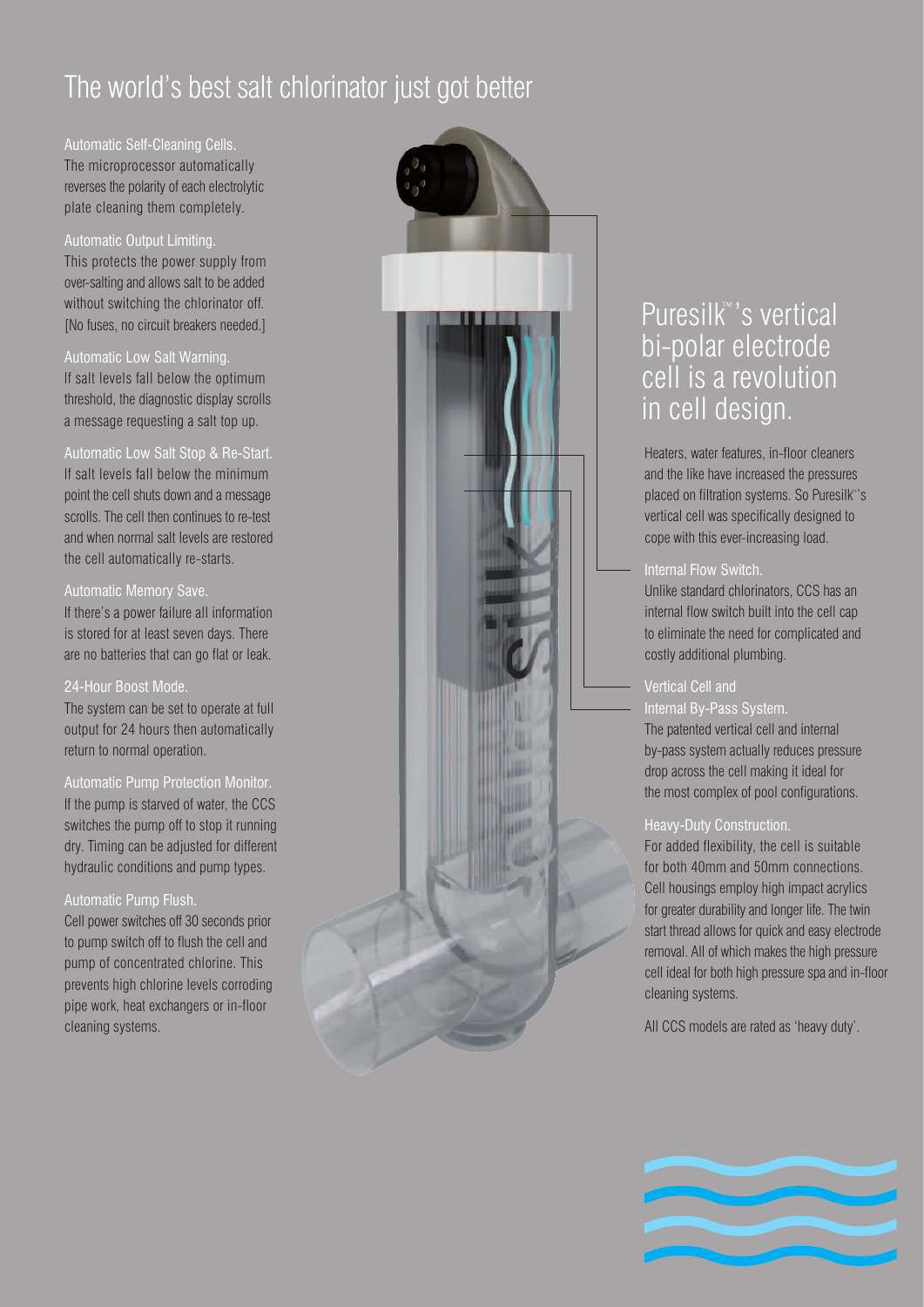# Puresilk<sup>™</sup> CMS Chromatalyzer.

Relentless forces target water balance. Scale or corrosion will occur if it becomes too acidic or too alkaline.

Maintaining equilibrium requires constant monitoring. And balancing chemicals need to be precisely administered.

Until now, the pool owner had to test the water daily; take samples to a pool shop and add the chemicals manually.

The longer the gap between tests, the greater the imbalance and the greater the dosage required to restore that balance.

Now, with Puresilk™'s CMS Chromatalyzer there's no guesswork or hard work.

With scientific precision the CMS monitors water quality at least twice per day and injects just the right amount of chlorine and/or acid to maintain perfect balance.



## Balance, parity, equilibrium between opposing forces.

The patented Colorimetric Management System tests, analyses and corrects water purity using colourimetric sensing and sampling technology.

It automatically mixes precise amounts of water and reagents in a test chamber. A photodiode then accurately measures the light intensity passing through the sample.

If necessary, the microprocessor activates the Peristaltic Pump to deliver just enough acid to bring the pH back into balance.

It may also adjust the CCS chlorinator's output to deliver just the right amount of chlorine to destroy any algae or bacteria.

The CMS almost manages itself:

- No calibration is required.
- Test chamber rinses itself after testing.
- $-$  Reagent satchels perform  $500+$  tests.
- Satchels only replaced every 6 months.
- Automatic pool to spa switching.
- Alerts if the CCS chlorinator is set too low.
- Alerts if the chlorine or pH targets are not achieved within a 12 hour period.

It essence, a Puresilk™ CMS Chromatalyzer takes all the work out of water testing. It tests far more accurately and ensures that your pool or spa is always totally pure and balanced.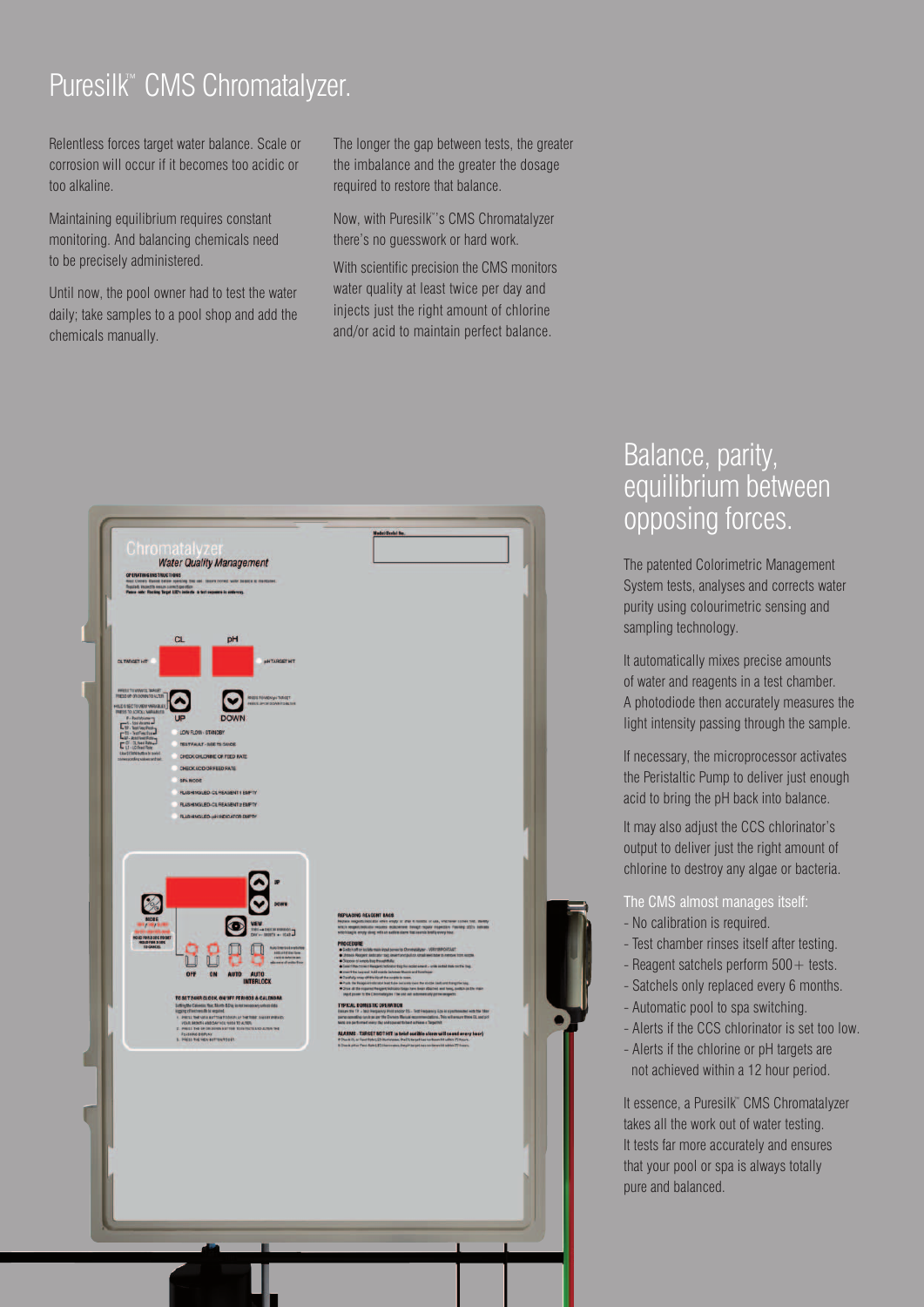# Patented Australian technology that's light years ahead.

# Achieving perfect performance without using probes!

Probes need regularly cleaning; hydrogen gas can affect them causing malfunction; they require regular re-calibration and can result in ground leakage into the water. Puresilk™'s CMS Chromatalyzer doesn't use probes, it's built on ingenious new technology, for example:

### Colorimetric Testing:

A full analysis is performed by a photodiode firing coloured light through a test sample containing specific reagents.

Patented Piston and Drive Shaft: Precisely draws up an exact volume of pool water for mixing and analysis.

### Reagent Satchels:

Hold enough reagent to automatically test chlorine and pH levels over 500 times.

### Peristaltic Pump:

Injects the right amount of acid to balance the pool eliminating dangerous manual handling of acid.

Puresilk™ CMS Microprocessor: Easily configures to suit most domestic and commercial pool and spa sizes. Little or no programming is required.

### Automatic Pool/Spa Switching:

If a normal 'salt' chlorinator applied pool settings to a spa it would over-chlorinate the spa creating serious damage. Puresilk<sup>™'</sup>s CMS microprocessor instantly detects the switch from pool to spa and adjusts all its settings to provide the ideal level of chlorination for the spa.



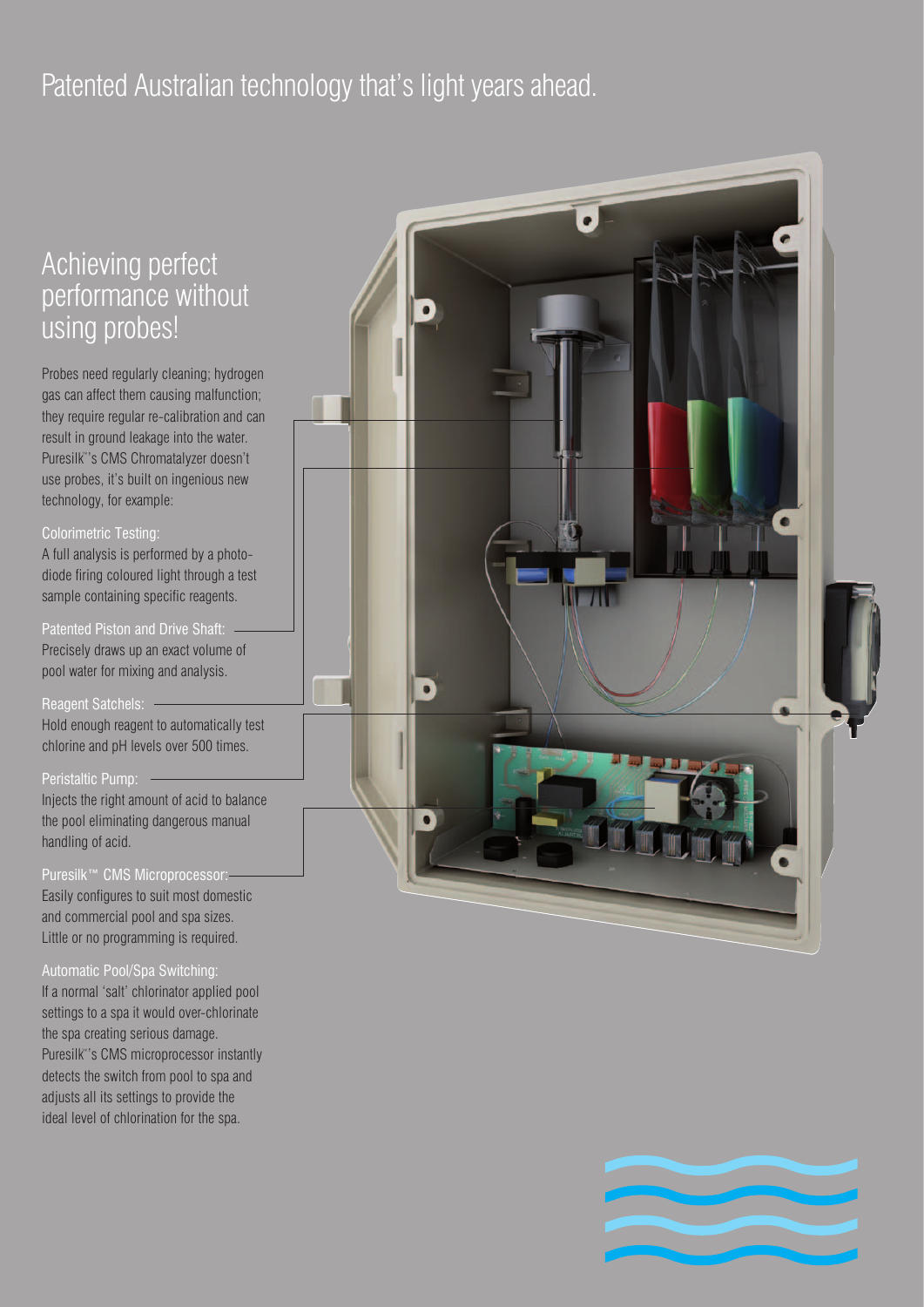

# Puresilk™ warranty. A guarantee of superior quality.

Puresilk™ systems are designed without compromise and constructed using the highest quality materials, they cope with conditions others cannot tolerate.

They perform efficiently and economically for longer without the need for constant adjustment or maintenance.

Puresilk™ warranties may differ according to market regulations across the world. But Puresilk™'s commitment to the highest levels of quality and durability is constant.

# Selecting a Puresilk<sup>™</sup> CCS Chlorinator

### Maximum Water Temperature:

Some 'salt' chlorinators only quote cool climate specifications to show their units at their best, but Puresilk™ specifications cover all three climate types.

The Selection Chart assumes a maximum water temperature for each:

- Cool Climates it's around 18˚Celsius.
- Temperate Climates it's 24˚Celsius.
- Tropical Climate it's 25˚C or above.

### Low Salt Levels:

In some regions, chlorinators must cope low salt levels and this often imposes an unsustainable load on many normal units.

All Puresilk™ CCS chlorinators cope well with such conditions but LS ['Low Salt'] models are specifically designed for them.

They also offer superior performance in situations where water temperatures and calcium hardness levels are high.

### Maximum Pool Size:

Listed maximum pool sizes are based on ideal conditions - water temperature low; water balance perfect; demand low and the filtration system in excellent condition. When perfect conditions are in doubt, select a model at least one size larger than that specified in the chart.

It is always best to use peak demand levels for sizing. Allow for extremes of summer and the effects a pool heating system, now or in the future.

### Commercial:

Commercial applications impose severe stress on the normal 'salt' chlorinator. The robust durability and high performance of the LS models is again a huge advantage.

### Heavy Duty:

Every Puresilk™ CCS Chlorinator will easily cope while other chlorinators struggle. That's because every Puresilk™ model is a truly 'heavy duty' chlorinator.

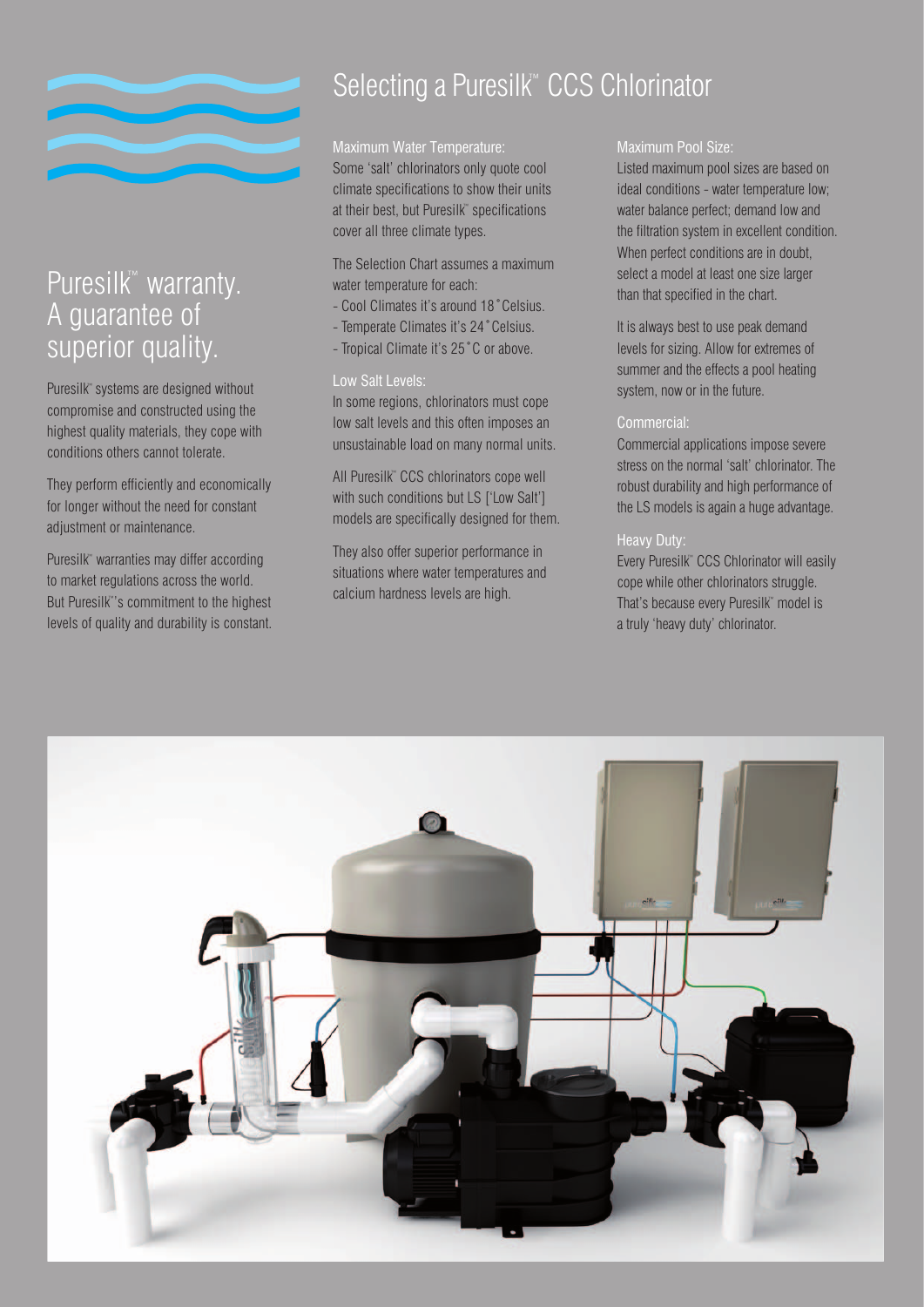# Puresilk<sup>™</sup> CCS Chlorinator Selection Chart.

| Model:                                | CCS25  | CCS30 | CCS45  | CCS15LS* | CCS20LS* | CCS30LS*        | CCS40LS* | CCS50LS* |
|---------------------------------------|--------|-------|--------|----------|----------|-----------------|----------|----------|
| Salt Level                            |        |       |        |          |          |                 |          |          |
| Parts Per Million                     | 3750   | 3750  | 3750   | 2500     | 2500     | 2500            | 2500     | 2500     |
| Calcium Hypochloride Equivalent:      |        |       |        |          |          |                 |          |          |
| Oz per Hr                             | 1.35   | 1.63  | 2.45   | $0.8\,$  | 1.1      | 1.6             | 2.2      | 2.75     |
| Gms per Hr                            | 38.5   | 46.2  | 69.3   | 23       | 30.7     | 46              | 61.4     | 76.8     |
| Chlorine Gas:                         |        |       |        |          |          |                 |          |          |
| Oz per Hr                             | 0.88   | 1.1   | 1.59   | 0.53     | $0.7\,$  | 1.1             | 1.4      | 1.75     |
| Gms per Hr                            | 25     | 30    | 45     | 15       | 20       | 30 <sup>°</sup> | 40       | $50\,$   |
| Maximum Pool Size - Cool Climate      |        |       |        |          |          |                 |          |          |
| Gallons '000                          | 40     | 48    | $72\,$ | 24       | 32       | 48              | 64       | $80\,$   |
| Litres '000                           | 150    | 180   | 270    | $90\,$   | 120      | 180             | 240      | 300      |
| Maximum Pool Size - Temperate Climate |        |       |        |          |          |                 |          |          |
| Gallons '000                          | 32     | 38    | 57     | $20\,$   | 25       | 38              | 50       | 64       |
| Litres '000                           | 120    | 144   | 216    | 72       | 96       | 144             | 192      | 240      |
| Maximum Pool Size - Tropical Climate  |        |       |        |          |          |                 |          |          |
| Gallons '000                          | 24     | 29    | 43     | 14       | $20\,$   | 29              | 38       | 48       |
| Litres '000                           | $90\,$ | 108   | 162    | 54       | $72\,$   | 108             | 144      | 180      |

\* LS models are designed for conditions of Low Salt.

Due to ongoing research and development, Puresilk™ reserves the right to alter specifications without notice.

# П **TM** esil